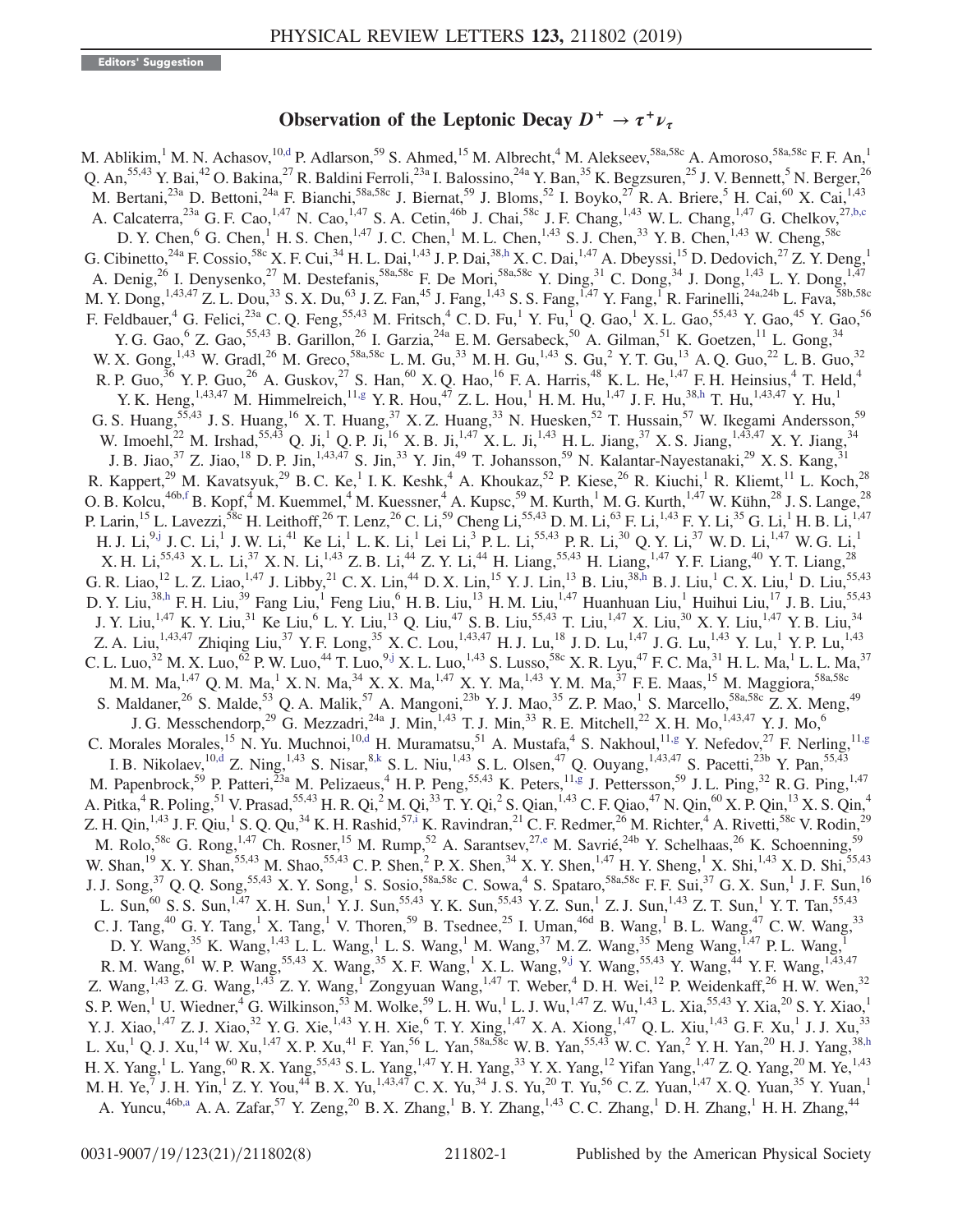H. Y. Zhang,<sup>1,43</sup> J. Zhang,<sup>1,47</sup> J. L. Zhang,<sup>61</sup> J. Q. Zhang,<sup>4</sup> J. W. Zhang,<sup>1,43,47</sup> J. Y. Zhang,<sup>1</sup> J. Z. Zhang,<sup>1,47</sup> K. Zhang,<sup>1,47</sup> L. Zhang,<sup>45</sup> S. F. Zhang,<sup>33</sup> T. J. Zhang,<sup>3[8,h](#page-7-2)</sup> X. Y. Zhang,<sup>37</sup> Y. Zhang,<sup>55,43</sup> Y. H. Zhang,<sup>1,43</sup> Y. T. Zhang,<sup>55,43</sup> Yang Zhang,<sup>1</sup> Yao Zhang,<sup>1</sup> Yi Zhang,<sup>[9,j](#page-7-5)</sup> Yu Zhang,<sup>47</sup> Z. H. Zhang,<sup>6</sup> Z. P. Zhang,<sup>55</sup> Z. Y. Zhang,<sup>60</sup> G. Zhao,<sup>1</sup> J. W. Zhao,<sup>1,43</sup> J. Y. Zhao,<sup>1,47</sup> J. Z. Zhao,<sup>1,43</sup> Lei Zhao,<sup>55,43</sup> Ling Zhao,<sup>1</sup> M. G. Zhao,<sup>34</sup> Q. Zhao,<sup>1</sup> S. J. Zhao,<sup>63</sup> T. C. Zhao,<sup>1</sup> Y. B. Zhao,<sup>1,43</sup> Z. G. Zhao,<sup>55,43</sup> A. Zhemchugov,<sup>2[7,b](#page-7-1)</sup> B. Zheng,<sup>56</sup> J. P. Zheng,<sup>1,43</sup> Y. Zheng,<sup>35</sup> Y. H. Zheng,<sup>47</sup> B. Zhong,<sup>32</sup> L. Zhou,<sup>1,43</sup> L. P. Zhou,<sup>1,47</sup> Q. Zhou,<sup>1,47</sup> X. Zhou,<sup>60</sup> X. K. Zhou,<sup>47</sup> X. R. Zhou,<sup>55,43</sup> Xiaoyu Zhou,<sup>20</sup> Xu Zhou,<sup>20</sup> A. N. Zhu,<sup>1,47</sup> J. Zhu,<sup>34</sup> J. Zhu,<sup>44</sup> K. Zhu,<sup>1</sup> K. J. Zhu,<sup>1,43,47</sup> S. H. Zhu,<sup>54</sup> W. J. Zhu,<sup>34</sup> X. L. Zhu,<sup>45</sup> Y. C. Zhu,<sup>55,43</sup> Y. S. Zhu,<sup>1,47</sup> Z. A. Zhu,<sup>1,47</sup> J. Zhuang,  $^{1,43}$  B. S. Zou,<sup>1</sup> and J. H. Zou<sup>1</sup>

(BESIII Collaboration)

<sup>1</sup>Institute of High Energy Physics, Beijing 100049, People's Republic of China  $\frac{2 \text{Poibang University}}{2}$ 

 ${}^{2}$ Beihang University, Beijing 100191, People's Republic of China

 $3$ Beijing Institute of Petrochemical Technology, Beijing 102617, People's Republic of China

 ${}^{4}$ Bochum Ruhr-University, D-44780 Bochum, Germany

 ${}^{5}$ Carnegie Mellon University, Pittsburgh, Pennsylvania 15213, USA

 ${}^{6}$ Central China Normal University, Wuhan 430079, People's Republic of China

<sup>7</sup>China Center of Advanced Science and Technology, Beijing 100190, People's Republic of China

<sup>8</sup>COMSATS University Islamabad, Lahore Campus, Defence Road, Off Raiwind Road, 54000 Lahore, Pakistan <sup>9</sup>Fudan University, Shanghai 200443, People's Republic of China

<sup>10</sup>G.I. Budker Institute of Nuclear Physics SB RAS (BINP), Novosibirsk 630090, Russia <sup>11</sup>GSI Helmholtzcentre for Heavy Ion Research GmbH, D-64291 Darmstadt, Germany

<sup>11</sup>GSI Helmholtzcentre for Heavy Ion Research GmbH, D-64291 Darmstadt, Germany<br><sup>12</sup>Guangxi Normal University, Guilin 541004, People's Republic of China<br><sup>13</sup>Guangxi University, Nanning 530004, People's Republic of China<br><sup></sup>

 $^{23a}$ INFN Laboratori Nazionali di Frascati, I-00044 Frascati, Italy<br> $^{23b}$ INFN and University of Perugia, I-06100 Perugia, Italy

 $\frac{^{24a}NFN}{^{24b}University}$  of Ferrara, I-44122 Ferrara, Italy<br> $\frac{^{24b}University}$  of Ferrara, I-44122 Ferrara, Italy

<sup>25</sup>*Institute of Physics and Technology, Peace Ave.* 54B, Ulaanbaatar 13330, Mongolia<br><sup>26</sup>*Johannes Guenter 2 University of Mainz, Johann-Joachim-Becker-Weg 45, D-55099 Mainz, Germany<br><sup>26</sup><i>Justus-Liebig-Universitate Gies*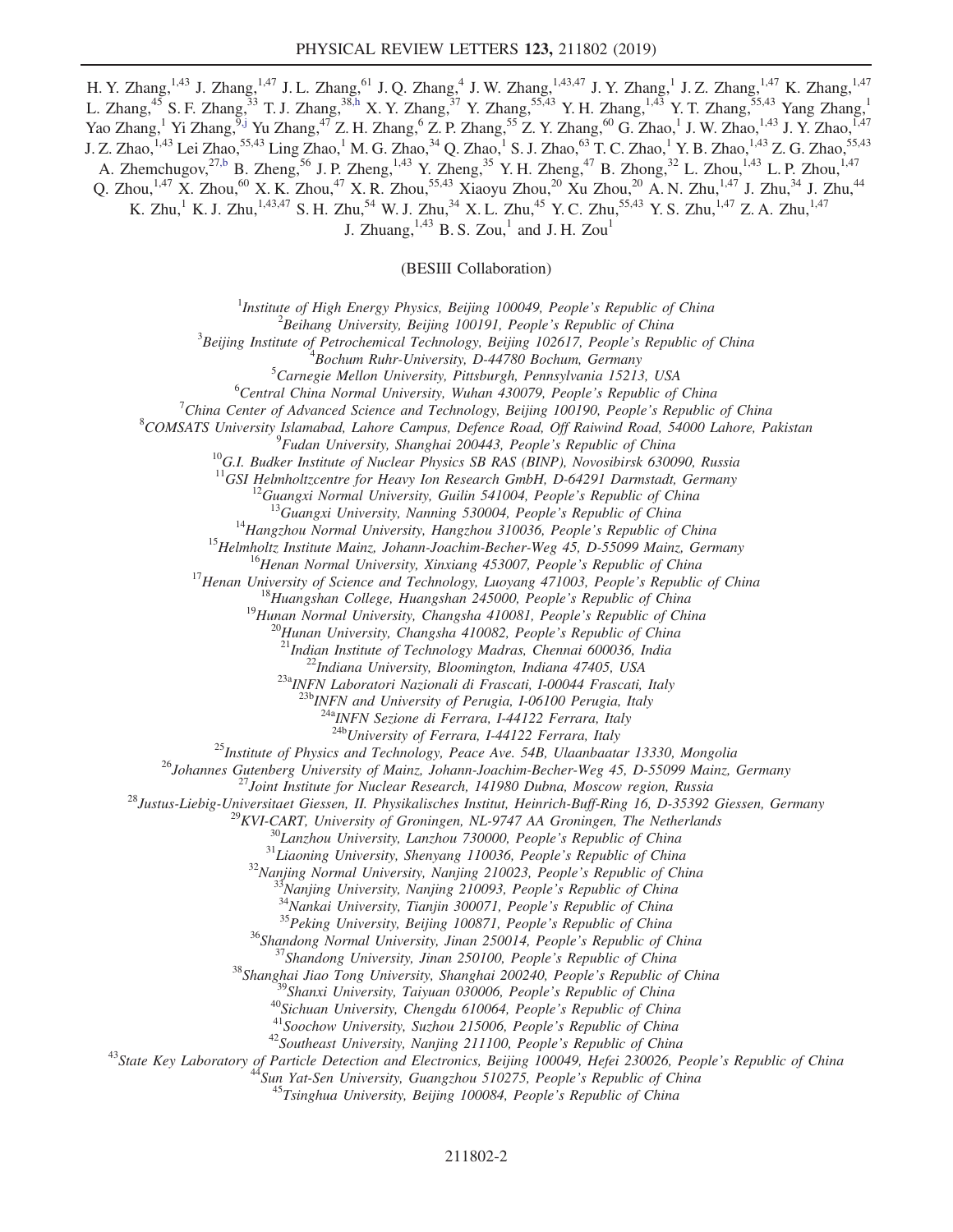## PHYSICAL REVIEW LETTERS 123, 211802 (2019)

<sup>466</sup>Ankara University, 06100 Tandogan, Ankara, Turkey<br>
<sup>466</sup>Mstanbul Bilgi University, 34060 Eyup, Istanbul, Turkey<br>
<sup>466</sup>Mstanbul Bilgi University, 16059 Bursa, Turkey<br>
<sup>466</sup>Mear East University, Nicosia, North Cyprus,

<sup>59</sup>Uppsala University, Box 516, SE-75120 Uppsala, Sweden<br><sup>60</sup>Wuhan University, Wuhan 430072, People's Republic of China<br><sup>61</sup>Xinyang Normal University, Xinyang 464000, People's Republic of China<br><sup>61</sup>Xinyang Normal Univers

(Received 23 August 2019; published 22 November 2019)

We report the first observation of  $D^+ \rightarrow \tau^+\nu_{\tau}$  with a significance of 5.1*σ*. We measure  $\mathcal{B}(D^+ \rightarrow \tau^+\nu_{\tau})$  $(1.20 \pm 0.24_{stat} \pm 0.12_{syst}) \times 10^{-3}$ . Taking the world average  $\mathcal{B}(D^+ \to \mu^+ \nu_\mu) = (3.74 \pm 0.17) \times 10^{-4}$ , we obtain  $R_{\tau/\mu} = \Gamma(D^+ \to \tau^+ \nu_\tau)/\Gamma(D^+ \to \mu^+ \nu_\mu) = 3.21 \pm 0.64_{\text{stat}} \pm 0.43_{\text{syst}}$ , which is consistent with the standard model expectation of lepton flavor universality. Using external inputs, our results give values for the  $D^+$  decay constant  $f_{D^+}$  and the Cabibbo-Kobayashi-Maskawa matrix element  $|V_{cd}|$  that are consistent with, but less precise than, other determinations.

DOI: [10.1103/PhysRevLett.123.211802](https://doi.org/10.1103/PhysRevLett.123.211802)

In the purely leptonic decay of the charmed meson  $D^+$ , the c and  $\overline{d}$  quarks annihilate into a pair of charged and neutral leptons via a virtual W boson. (Unless otherwise noted, charge conjugate modes are implied throughout this Letter.) To the lowest order, the decay rate for  $D^+ \rightarrow e^+ \nu_e$ is given in a very simple form:

<span id="page-2-0"></span>
$$
\Gamma(D^+ \to \ell^+ \nu_\ell) = \frac{G_F^2}{8\pi} f_{D^+}^2 |V_{cd}|^2 m_\ell^2 M_{D^+} \left(1 - \frac{m_\ell^2}{M_{D^+}^2}\right)^2, \quad (1)
$$

where the  $D^+$  mass  $M_{D^+}$ , the masses of the charged leptons  $m_{\ell}$  ( $\ell = e^+, \mu^+,$  or  $\tau^+$ ), and the Fermi coupling constant  $G_F$  are known to great precision [\[1\]](#page-7-10). Because of this, measuring  $\mathcal{B}(D^+ \to \ell^+ \nu_\ell)$  ( $\mathcal{B}_{\ell\nu}$ ) allows determination of the product  $f_{D^+}^2 |V_{cd}|^2$  of the  $D^+$  decay constant and the square of the  $c \rightarrow d$  Cabibbo-Kobayashi-Maskawa (CKM) matrix element. One can then extract  $|V_{cd}|$  by using the predicted value of  $f_{D^+}$ , e.g., from lattice quantum chromodynamics (LQCD), or obtain  $f_{D^+}$  by using the experimentally measured  $|V_{cd}|$  to test the LQCD prediction. Such studies have been done using the muonic mode  $D^+ \rightarrow$  $\mu^+ \nu_\mu$  ([\[2\],](#page-7-11) [\[3\]](#page-7-12)), which is a simple two-body decay with a clear experimental signature. The energetic track produced in this decay can be reconstructed very efficiently with minimal systematic uncertainty.

Experimental information about  $D^+ \rightarrow \tau^+ \nu_{\tau}$  is more sparse, with only an upper limit of  $1.2 \times 10^{-3}$  on  $\mathcal{B}_{\tau\nu}$  at a 90% confidence level (C.L.) [\[1\]](#page-7-10) that was set by the CLEO Collaboration [\[3\]](#page-7-12). Measuring  $B_{\tau\nu}$  is an important check of the standard model, which predicts the ratio of the  $\tau^+ \nu_\tau$ and  $\mu^+ \nu_\mu$  decay rates. Applying Eq. [\(1\)](#page-2-0) to both  $D^+ \rightarrow \mu^+ \nu_\mu$ and  $D^+ \rightarrow \tau^+ \nu_{\tau}$ , we find

$$
R_{\tau/\mu} = \frac{\Gamma(D^+ \to \tau^+ \nu_\tau)}{\Gamma(D^+ \to \mu^+ \nu_\mu)} = \frac{m_\tau^2 \left(1 - \frac{m_\tau^2}{M_{D^+}^2}\right)^2}{m_\mu^2 \left(1 - \frac{m_\mu^2}{M_{D^+}^2}\right)^2} = 2.67,\quad (2)
$$

Published by the American Physical Society under the terms of the [Creative Commons Attribution 4.0 International](https://creativecommons.org/licenses/by/4.0/) license. Further distribution of this work must maintain attribution to the author(s) and the published article's title, journal citation, and DOI. Funded by SCOAP<sup>3</sup>.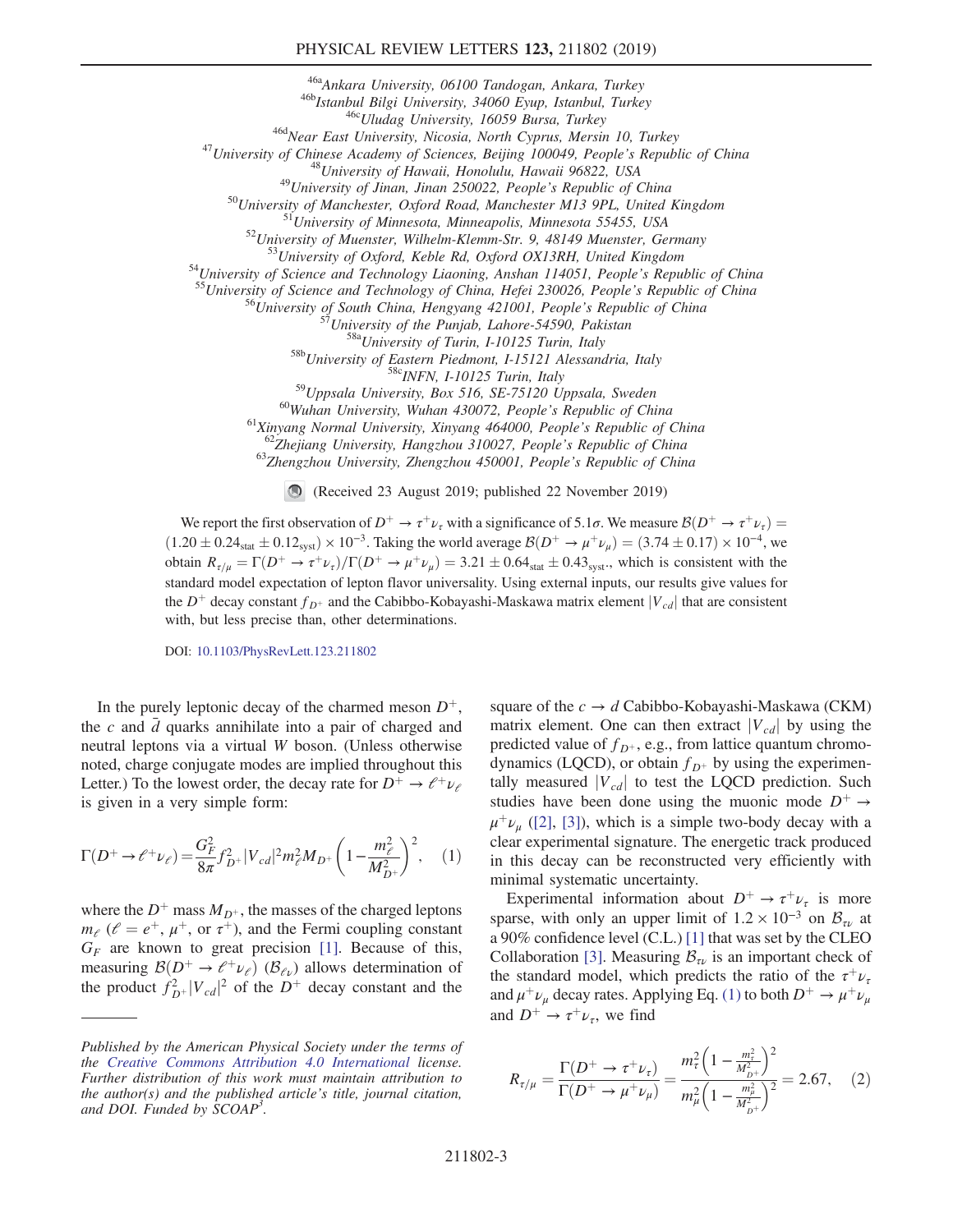which provides a clean test of the standard model expectation of lepton flavor universality. Deviation from the expected value of  $R_{\tau/\mu}$  could signify contributions of a charged intermediate boson that couples to the leptons differently, e.g., through a leptoquark [\[4\].](#page-7-13) The fact that  $B_{\tau\nu}$  has not been measured previously, together with the recent hints of possible violation of lepton universality in B decays [\[5\]](#page-7-14), establishes that  $R_{\tau/\mu}$  is an important quantity to determine experimentally. We note, however, that in some supersymmetric models, such as the two-Higgs-doublet model [\[6\],](#page-7-15) the charged Higgs couples to the lepton mass leading to a mass dependence identical to that from the W boson process, including its helicity suppression. Thus, Eq. [\(1\)](#page-2-0) is modified by a factor that does not depend on the lepton masses, leaving  $R_{\tau/\mu}$  unchanged.

From the standard model prediction  $R_{\tau/\mu} = 2.67$  and  $B_{\mu\nu} = (3.74 \pm 0.17) \times 10^{-4}$  [\[1\]](#page-7-10), one expects  $B_{\tau\nu} =$  $(1.01 \pm 0.05) \times 10^{-3}$ , which is very close to CLEO's upper limit based on 818 pb<sup>-1</sup> of  $e^+e^-$  annihilation data. In this Letter, we report the first observation of  $D^+ \rightarrow \tau^+ \nu_{\tau}$  and the measurement of its branching fraction with an  $e^+e^$ annihilation sample produced at the Beijing Electron Positron Collider (BEPCII) [\[7\]](#page-7-16) near the nominal mass of the  $\psi(3770)$  resonance,  $\sqrt{s} = 3.773$  GeV, with an inte-grated luminosity of 2931.8 pb<sup>-1</sup> [\[8\]](#page-7-17) collected with the BESIII detector.

BESIII is a cylindrical detector with a solid angle coverage of 93% of  $4\pi$ . The detector consists of a Helium-gas-based main drift chamber (MDC), a plastic scintillator time-of-flight system, a CsI(Tl) electromagnetic calorimeter (EMC), a superconducting solenoid providing a 1.0 T magnetic field, and muon counters. The charged particle momentum resolution is 0.5% at a transverse momentum of  $1 \text{ GeV}/c$ . The photon energy resolution at 1 GeV is 2.5% in the central barrel region and 5.0% in the end cap region. More details about the design and perfor-mance of BESIII are given in Ref. [\[9\].](#page-7-18)

Detection efficiencies and background processes are determined with a Monte Carlo (MC) simulation sample with an equivalent luminosity roughly 10 times larger than the data set. It consists of events from  $e^+e^- \rightarrow \psi(3770) \rightarrow$  $D\bar{D}$ ,  $e^+e^- \rightarrow q\bar{q}$   $(q=u,d,s)$ ,  $e^+e^- \rightarrow \gamma J/\psi$ ,  $e^+e^- \rightarrow$  $\gamma \psi$ (3686), and  $e^+e^- \rightarrow \tau^+\tau^-$ . The effects of initial- and final-state radiation are simulated by the KKMC generator [\[10\]](#page-7-19) and the PHOTOS package [\[11\]](#page-7-20), respectively. The generated four-momenta are propagated into EVTGEN [\[12\]](#page-7-21), which simulates decays using known rates [\[13\]](#page-7-22) and correct angular distributions. We generate charmonium decays not accounted for by exclusive measurements with LUNDCHARM [\[14\].](#page-7-23) Finally, the detector response is simu-lated with GEANT4 [\[15\]](#page-7-24).

We measure  $\mathcal{B}_{\tau\nu}$  by reconstructing  $\tau^+$  via  $\tau^+ \to \pi^+ \bar{\nu}_\tau$ , which has the feature of only a single charged track from the  $D^+$  decay. Because pions and muons are charged particles with similar masses, the BESIII selection of pion tracks based on specific-ionization and time-of-flight measurements also accepts muon tracks with comparable efficiency (> 90%), allowing simultaneous measurement of  $\mathcal{B}_{\tau\nu}$  and  $\mathcal{B}_{\mu\nu}$ . For this analysis our main result is obtained by fixing  $B_{\mu\nu}$  to the world average of  $(3.74 \pm 0.17) \times 10^{-4}$ [\[1\]](#page-7-10) to maximize our statistical sensitivity for measuring  $\mathcal{B}_{\tau\nu}$ . We also perform a cross-check of our result by measuring  $\mathcal{B}_{uv}$  and  $\mathcal{B}_{uv}$  simultaneously.

<span id="page-3-1"></span>This analysis employs a double-tag technique, pioneered by the Mark III Collaboration [\[16\].](#page-7-25) We obtain the branching fraction by reconstructing  $D^+ \to \tau^+ (\to \pi^+ \bar{\nu}_\tau) \nu_\tau$  in events with  $D^-$  decays reconstructed in one of the six tag modes listed in Table [I:](#page-3-0)

$$
\mathcal{B}_{\tau\nu} = \frac{N_{\tau\nu}}{\sum_{i} N_{\text{tag}}^i (e_{\tau\nu}^i / e_{\text{tag}}^i)}.
$$
\n(3)

In Eq. [\(3\)](#page-3-1)  $N_{\tau\nu}$  is the number of events with any D<sup>-</sup> tag and a  $D^+ \to \tau^+ (\to \pi^+ \bar{\nu}_\tau) \nu_\tau$  candidate,  $\epsilon^i_{\tau \nu}$  is the signal selection efficiency including  $\mathcal{B}(\tau^+ \to \pi^+ \bar{\nu}_{\tau})$  for an event with a  $D^$ in the *i*th tag mode, and  $N_{\text{tag}}^i$  and  $\epsilon_{\text{tag}}^i$  are the number of tag and reconstruction efficiency for D<sup>−</sup> tags in mode i.

In selecting tags our criteria for the final-state particles are identical to those in Ref. [\[17\].](#page-7-26) In each event, we allow only one D candidate for a given tag mode separately for  $D^+$  and  $D^-$ , following the method of Ref. [\[18\].](#page-7-27) For each tag mode, we extract  $N_{\text{tag}}^i$  from distributions of beamconstrained mass  $M_{\text{BC}}c^2 = \sqrt{E_{\text{beam}}^2 - |\vec{p}_{\text{tag}}c|^2}$ , where  $\vec{p}_{\text{tag}}$ is the three-momentum of the tag  $D^-$  candidate and  $E_{\text{beam}}$  is the beam energy in the center-of-mass system of the  $\psi$ (3770). We fit to these  $M<sub>BC</sub>$  distributions with MC-based signal shapes that are convolved with a Gaussian to accommodate resolution differences between simulation and data. The background shape is parametrized with an ARGUS function [\[19\].](#page-7-28) Figure [1](#page-4-0) shows the fits to  $M_{BC}$ distributions. To select the tag, we require that 1863 <  $M_{\text{BC}} < 1877 \text{ MeV}/c^2$  [\[20\]](#page-7-29). Table [I](#page-3-0) shows  $N_{\text{tag}}^i$ ,  $\epsilon_{\text{tag}}^i$ , and  $\epsilon_{\tau\nu}^i$  for all tag modes.

Once we select the tag, we require that there be only one additional charged track and that it have charge opposite

<span id="page-3-0"></span>TABLE I. Single-tag efficiencies  $(\epsilon_{\text{tag}}^i)$  and yields  $(N_{\text{tag}}^i)$ , and signal selection efficiencies  $(\epsilon_w^i)$ . Efficiencies are corrected for  $\mathcal{B}(K_S^0 \to \pi^+ \pi^-)$  and  $\mathcal{B}(\pi^0 \to \gamma \gamma)$ .

| Tag modes, i              | $N_{\text{tag}}^{i}$ (×10 <sup>3</sup> ) | $\epsilon_{\text{tag}}^i$ (%) | $\epsilon_{\tau\nu}^i$ (%) |
|---------------------------|------------------------------------------|-------------------------------|----------------------------|
| $K^{+}\pi^{-}\pi^{-}$     | $797.6 \pm 1.0$                          | $51.06 \pm 0.03$              | $3.6 \pm 0.1$              |
| $K^+\pi^-\pi^-\pi^0$      | $245.1 \pm 0.7$                          | $25.18 \pm 0.03$              | $2.1 \pm 0.1$              |
| $K_{S}^{0}\pi^{-}$        | $92.6 \pm 0.3$                           | $50.66 \pm 0.07$              | $4.0 \pm 0.1$              |
| $K_{S}^{0}\pi^{-}\pi^{0}$ | $206.3 \pm 0.6$                          | $26.09 \pm 0.03$              | $2.1 \pm 0.1$              |
| $K_S^0 \pi^- \pi^- \pi^+$ | $110.2 \pm 0.4$                          | $26.75 \pm 0.04$              | $2.2 \pm 0.1$              |
| $K^+K^-\pi^-$             | $68.1 \pm 0.3$                           | $40.38 \pm 0.08$              | $3.1 \pm 0.1$              |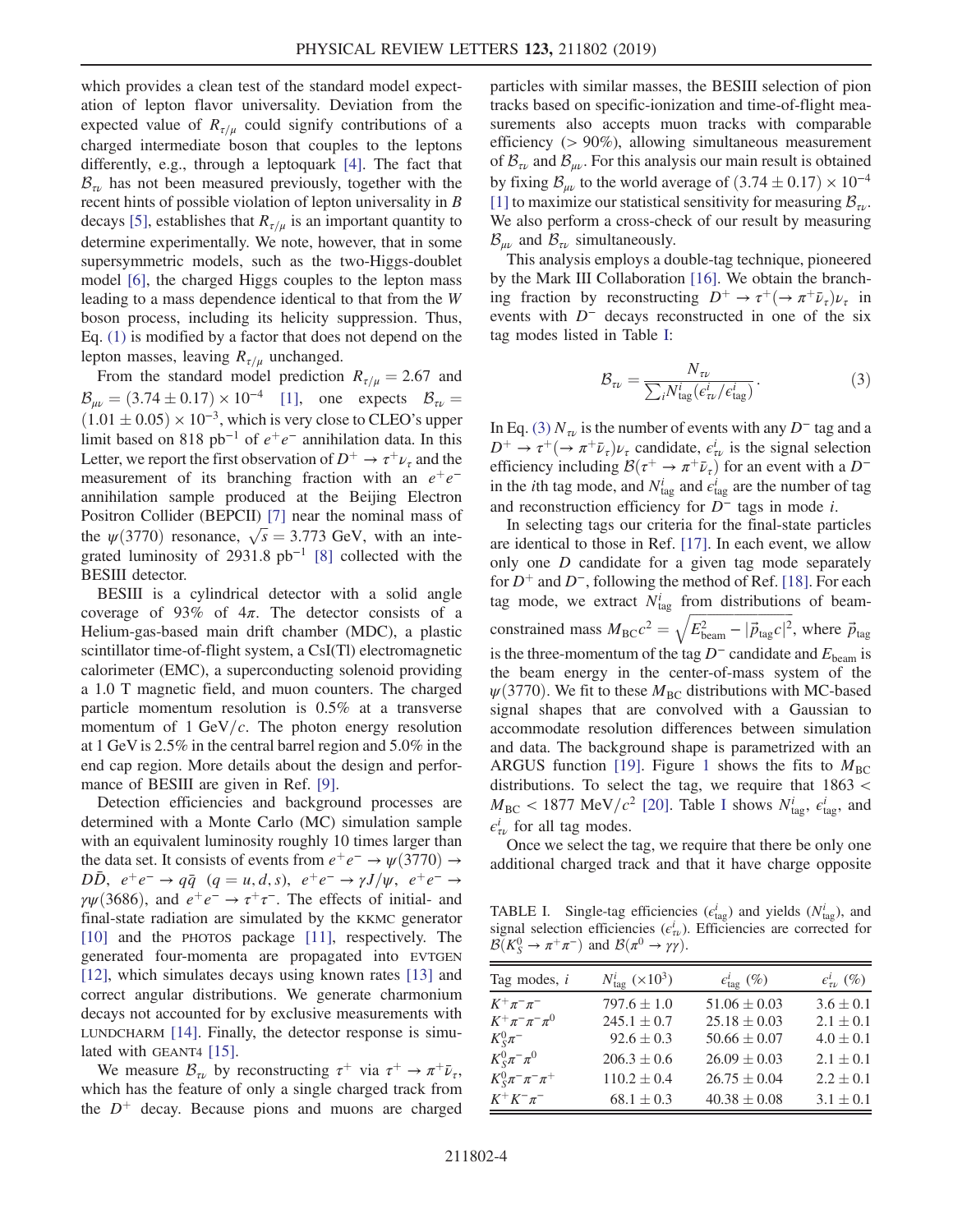<span id="page-4-0"></span>

FIG. 1. Fits to  $M<sub>BC</sub>$  distributions of single-tag D<sup>−</sup> candidates for the full data sample for tag modes  $D^- \rightarrow$  (a)  $K^+\pi^-\pi^-$ , (b)  $K^+\pi^-\pi^-\pi^0$ , (c)  $K_S^0\pi^-,$  (d)  $K_S^0\pi^-\pi^0$ , (e)  $K_S^0\pi^-\pi^-\pi^+,$  and (f)  $K^+K^-\pi^-$ . Red lines are the overall fits, while the yellowdashed (blue-dotted) lines are the fitted signals (backgrounds).

to that of the tag. It must originate within 1 cm (10 cm) from the beam interaction point in the plane transverse to (along) the beam direction, be within the fiducial region for reliable track reconstruction ( $|\cos \theta|$  < 0.93, where  $\theta$  is the polar angle with respect to the direction of the positron beam), and match a shower in the EMC. Furthermore, to distinguish between  $\pi$ -like and  $\mu$ -like tracks, we rely on the minimum-ionizing character of the  $\mu$  track, which has a mean energy deposit of  $E_{EMC} \simeq 200$  MeV, as was done in Refs. [\[2,3\]](#page-7-11). Thus we partition the selected events into two samples, one with  $\mu$ -like tracks ( $E_{\text{EMC}} \leq 300 \text{ MeV}$ ) and the other with  $\pi$ -like tracks ( $E_{EMC} > 300$  MeV). The first portion includes 99% of the muon tracks from  $D^+ \rightarrow \mu^+ \nu_\mu$ , while the second has 44% of the pion tracks from  $D^+ \to \tau^+ \nu_{\tau}$ ,  $\tau^+ \to \pi^+ \bar{\nu}_{\tau}$ .

To suppress backgrounds further, we apply four additional requirements, which are optimized based on MC calculations. (1)  $E_{\text{EMC}}/|\vec{p}c| < 0.95$  for the  $\pi$ -like sample, where  $\vec{p}$  is the signal track momentum measured by the MDC. As this variable sharply peaks around 1 for an electron, this requirement suppresses events from semileptonic decays like  $D^+ \to K_L^0 e^+ \nu_e$ . (2)  $E_{\text{max}} < 300 \text{ MeV}$ for both samples, where  $E_{\text{max}}$  is the maximum energy of all EMC showers that are not assigned to any charged track or neutral EMC shower in the reconstruction of both  $D^+$  and D<sup>-</sup>. This suppresses events with extra particles, including misreconstructed neutral pions. (3)  $|\cos \theta_{\text{missing}}|$  < 0.95(0.75) for the  $\mu$  ( $\pi$ )-like sample, where  $\theta_{\text{missing}}$  is the polar angle of the missing momentum  $\vec{p}_{\text{missing}} = -\vec{p}_{D^{-}} \vec{p}_{\mu(\pi)}$ ,  $\vec{p}_{D^-} = \hat{p}_{D^-} \sqrt{(E_{\text{beam}}/c)^2 - (M_{D^+}c)^2}$ , and  $\hat{p}_{D^-}$  is the unit momentum vector of the  $D^-$ . This ensures that  $\vec{p}_{\text{missing}}$ points to an active region of the detector. (4)  $\alpha > 25^{\circ}(45^{\circ})$ for the  $\mu$  ( $\pi$ )-like sample, where  $\alpha$  is the opening angle between  $\vec{p}_{\text{missing}}$  and the direction of the most energetic unassigned shower. A shower from an asymmetric decay of  $\pi^0$  or from  $K^0_L$  tends to deposit energy in the EMC in the  $\vec{p}_{\text{missing}}$  direction. The minimum required energy of the unassigned shower is 25 MeV for  $|\cos \theta|$  < 0.8 and 50 MeV for  $0.86 < |\cos \theta| < 0.93$ .

Signals are extracted from the distributions of missing mass-squared  $M_{\text{miss}}^2 = E_{\text{missing}}^2 - |\vec{p}_{\text{missing}}|^2$ , where  $E_{\text{missing}} =$  $E_{\text{beam}} - E_{\mu(\pi)}$ . Events from  $D^+ \rightarrow \mu^+ \nu_\mu$  peak around  $M^2_{\text{miss}} = 0$ , and the ones from  $D^+ \rightarrow \tau^+ \nu_{\tau}$ , where  $\tau^+ \rightarrow$  $\pi^+ \bar{\nu}_{\tau}$ , also tend to populate near  $M^2_{\text{miss}} = 0$  because  $m_\tau \simeq M_D$ .

We expect peaking backgrounds from  $D^+ \rightarrow \pi^0 \pi^+$  and  $D^+ \rightarrow K_L^0 \pi^+$ . The first is relatively small, but is close to  $M^2_{\text{miss}} = 0$ . The latter peaks away from  $M^2_{\text{miss}} = 0$  at  $m^2_{K^0}$ , but is a concern because of an expected rate of 40 times the expected signal.

We use data-based control samples to construct the probability density functions (PDFs) to represent these two peaking backgrounds. The black points in Fig. [2](#page-5-0) show  $M<sub>miss</sub><sup>2</sup>$  distributions from exclusively reconstructed  $D^+ \to \pi^0 \rightarrow \gamma \gamma \pi^+$  (left column) and  $D^+ \to K_S^0$  $\pi^+\pi^-$ ) $\pi^+$  (right column) events in which we treat the  $K^0_S$ and the  $\pi^0$  as missing particles, respectively. The redshaded histograms are from true  $D^+ \rightarrow \pi^0 \pi^+$  and  $D^+ \rightarrow$  $K^0_L \pi^+$  MC events after applying all signal selection criteria, scaled to the same sizes as the data. Agreement between the shapes of the expected distributions and our control samples is excellent. We generate the corresponding PDFs by smoothing the distributions of the data points by the kernel estimation method [\[21\].](#page-7-30) Additional peaking backgrounds from  $D^+ \to \eta(\to \gamma\gamma)\pi^+$  and  $D^+ \to K_S^0(\to \pi^0\pi^0)\pi^+$ are also considered, but both are small and peak away from  $M<sub>miss</sub><sup>2</sup> = 0$ . For these two small backgrounds, we use the MC events to predict the PDF.

We perform an unbinned simultaneous maximum likelihood fit to the  $\mu$ - and  $\pi$ -like samples. The signal PDFs are based on MC events, including  $D^+ \rightarrow \tau^+ \nu_{\tau}$  with  $\tau^+$  final states other than  $\pi^+ \bar{\nu}_{\tau}$ . This contribution is dominated by  $\tau^+ \rightarrow \mu^+ \nu_\mu \bar{\nu}_\tau$  and  $\pi^+ \pi^0 \bar{\nu}_\tau$  in the  $\mu$ -like sample, while the π-like sample mostly contains  $\tau^+ \to e^+ \nu_e \bar{\nu}_\tau$  and  $\pi^+ \pi^0 \bar{\nu}_\tau$ . To take into account the  $M<sub>miss</sub><sup>2</sup>$  resolution difference between the data and the MC samples, the PDFs of the signal and of the backgrounds are smeared using a Gaussian. The Gaussian mean and width are free parameters of the fit. The remaining background ("smooth background") comes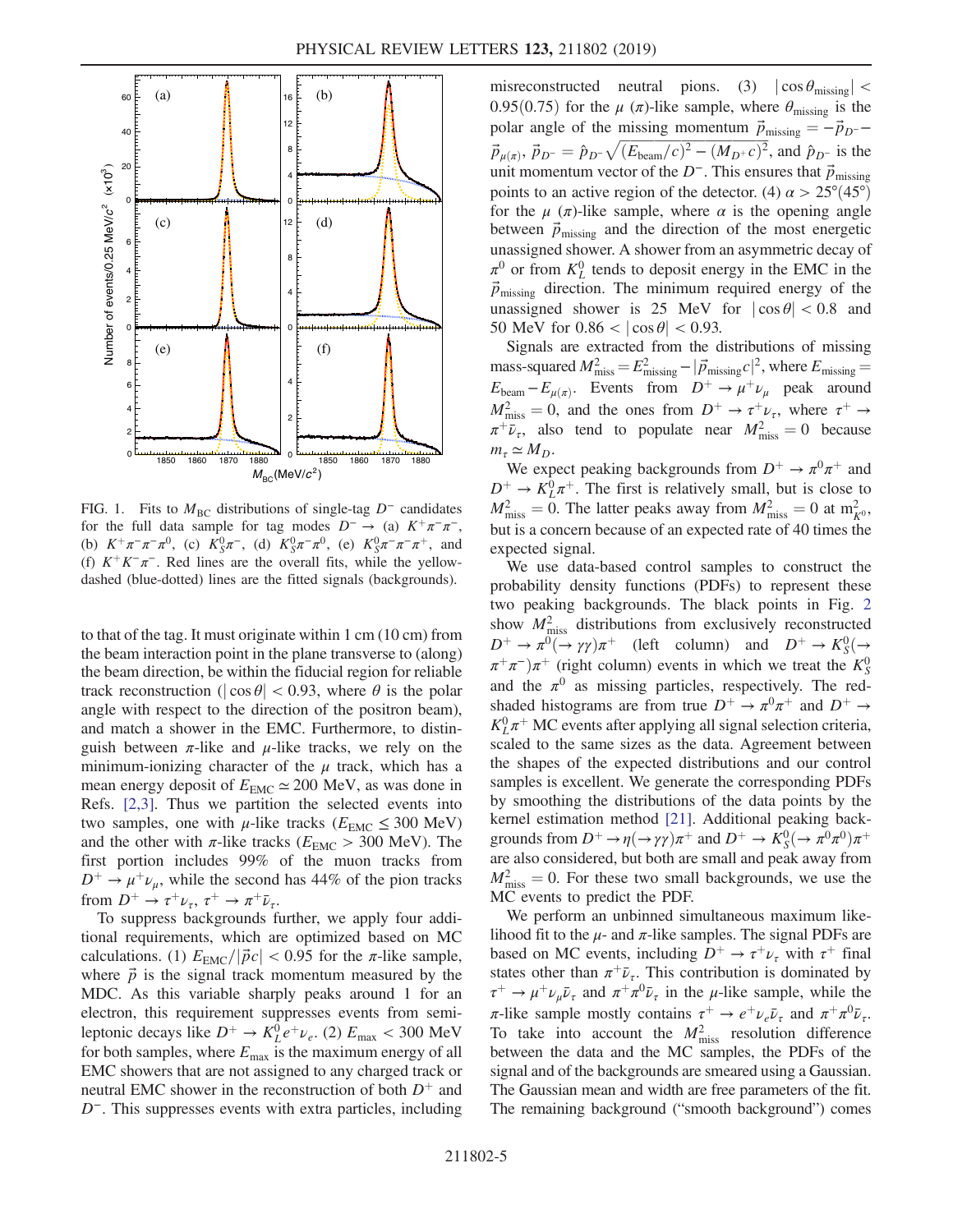<span id="page-5-0"></span>

FIG. 2.  $M^2_{\text{miss}}$  distributions of  $D^+ \to \pi^0 \pi^+$  (a), (c) and  $D^+ \to$  $K_S^0(\rightarrow \pi^+\pi^-)\pi^+$  (b), (d) events from data (black points) for the  $\mu$ -like (a), (b) and  $\pi$ -like (c), (d) samples. The blue lines are the PDFs derived from the black points, while the red-shaded histograms are true  $D^+ \to \pi^0 \pi^+$  and  $D^+ \to K_L^0 \pi^+$  MC events with all selection criteria applied.

from other well known D decays, such as semileptonic decays, as well as continuum events. It is represented by the smoothed MC prediction. We fix the sizes of  $D^+$  decays to  $\mu^+ \nu_\mu$ ,  $\pi^0 \pi^+$ ,  $\eta \pi^+$ , and  $K^0_S \pi^+$  according to Ref. [\[1\]](#page-7-10), while we leave the normalizations for decays to  $\tau^+ \nu_{\tau}$  and  $K^0_L \pi^+$ , as well as the smooth background as free fit parameters. The ratio of the normalizations of the smooth background between the  $\mu$ -like and  $\pi$ -like samples is constrained based on the MC prediction. Applying this fitting procedure to the  $D\bar{D}$  MC sample, we obtain the signal selection efficiencies  $\epsilon_{\tau\nu}^{i}$  for each tag mode listed in Table [I.](#page-3-0)

Figure [3](#page-5-1) shows the simultaneous fit to data, which yields  $137 \pm 27$  signal events. This corresponds to  $B_{\tau \nu} =$  $(1.20 \pm 0.24<sub>stat</sub>) \times 10^{-3}.$ 

As a cross check, we treat the  $D^+ \rightarrow \mu^+ \nu_\mu$  component as a free fit parameter and obtain  $B_{\mu\nu} = (3.70 \pm 0.20_{stat}) \times$ 10<sup>-4</sup>, along with  $B_{\tau\nu} = (1.21 \pm 0.24_{\text{stat}}) \times 10^{-3}$ . The obtained  $\mathcal{B}_{\mu\nu}$  is consistent with both the world average of  $(3.74 \pm 0.17) \times 10^{-4}$  [\[1\]](#page-7-10) and the recent BESIII measurement of  $(3.71 \pm 0.19_{stat} \pm 0.06_{syst}) \times 10^{-4}$  [\[2\].](#page-7-11) The agreement with the latter measurement provides independent confirmation, as Ref. [\[2\]](#page-7-11) uses muon counter information and is based on simulations of the signal efficiency and the background that are different from the current work.

The total systematic uncertainty is dominated by two sources. The first is the uncertainty on  $\mathcal{B}_{\mu\nu}$ , which is fixed to the value from Ref. [\[1\]](#page-7-10). The second is the uncertainty due to the assumed shapes of the smooth background. For this we vary the shape by changing the  $e^+e^- \rightarrow \psi(3770) \rightarrow D\bar{D}$ and  $e^+e^- \rightarrow q\bar{q}$  cross sections from the defaults in our MC calculations. We also consider two different values of the smoothing parameter  $\rho$  in the Gaussian kernel estimation method [\[21\],](#page-7-30)  $\rho = 1$  (the author's suggestion) and  $\rho = 2$ . The dependence on the choice of 300 MeV for the boundary between  $\pi$ - and  $\mu$ -like samples, which potentially changes the shapes of the smooth backgrounds, is also assessed by varying it by  $\pm 50$  MeV.

Other sources of systematic uncertainty are also considered. The uncertainty in the signal track reconstruction efficiency has been obtained from previous BESIII studies of double-tagged  $D\bar{D}$  events. The uncertainty in

<span id="page-5-1"></span>

FIG. 3. Fits to  $M<sup>2</sup><sub>miss</sub>$  distributions of the  $\mu$ -like (left) and  $\pi$ -like (right) samples. The black points are data and gray-shaded histograms are MC-predicted smooth background components scaled to the data size based on the known production cross sections and measured integrated luminosity. The insets show the same distributions with logarithmic scales.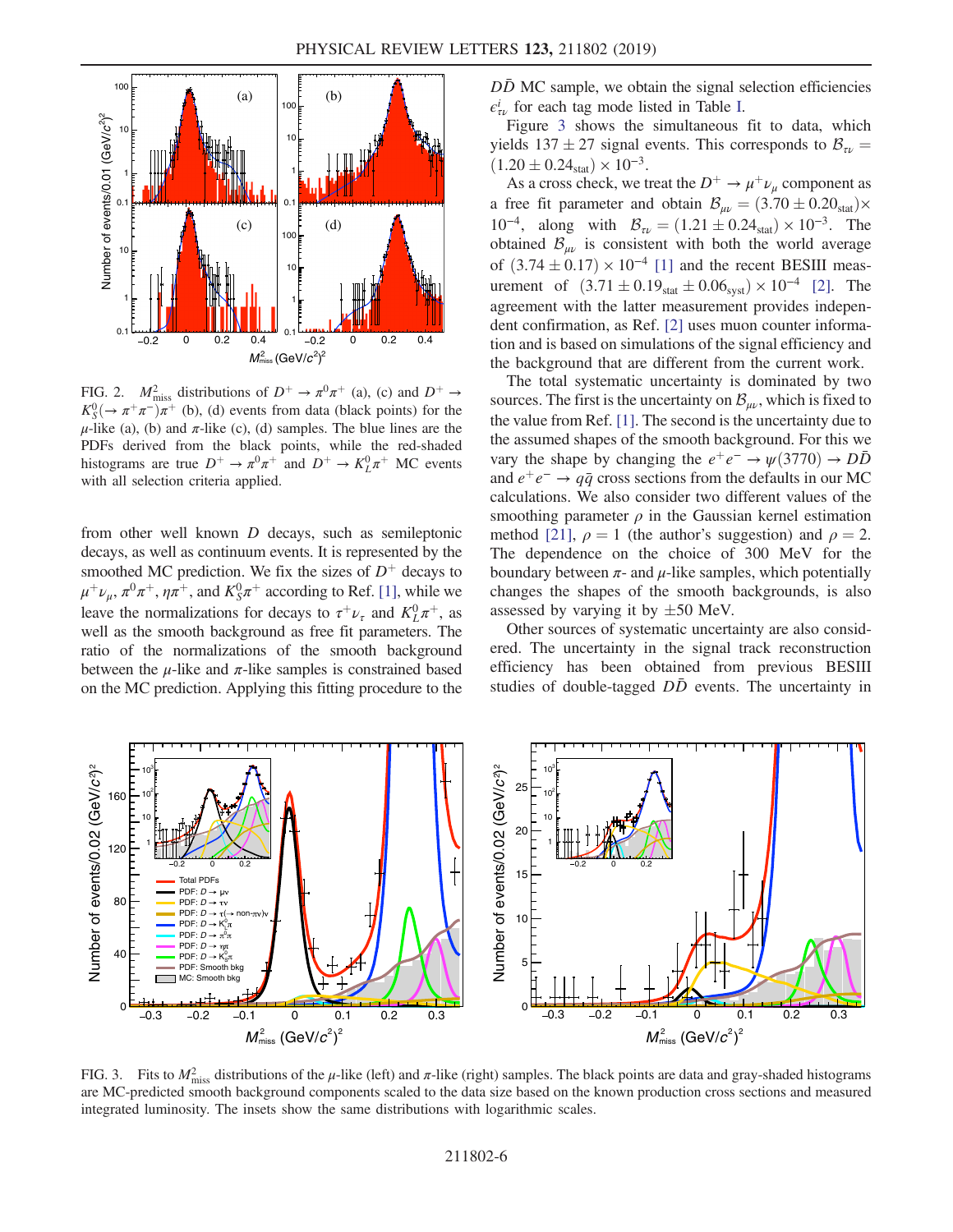<span id="page-6-0"></span>TABLE II. Summary of relative systematic uncertainties in units of  $10^{-2}$ .

| Source                                                        | $\Delta \mathcal{B}_{\tau \nu}$ |
|---------------------------------------------------------------|---------------------------------|
| $\Delta \mathcal{B}(D^+ \to \mu^+ \nu_\mu)$                   | 6.9                             |
| Shape of smooth background                                    | 4.2                             |
| $\pi^+$ tracking                                              | 1.0                             |
| $\Delta\mathcal{B}(\tau^+ \to \pi^+ \bar{\nu}_\tau)$          | 0.5                             |
| Stat. uncertainties from tag side and MC calculations         | 2.2                             |
| Fitting scheme on tag side                                    | 0.5                             |
| Requirement on $E_{\text{EMC}}/ \vec{p}c $                    | 2.5                             |
| Requirement on $E_{\text{max}}$                               | 2.2                             |
| Requirements on $ \cos \theta_{\text{missing}} $ and $\alpha$ | 2.1                             |
| Tag bias                                                      | 0.1                             |
| Normalizations of small peaking backgrounds                   |                                 |
| Relative size of smooth background components                 |                                 |
| Signal shape of $D^+ \rightarrow \tau^+ \nu_{\tau}$           | 1.1                             |
| Total systematic uncertainty                                  |                                 |

 $\mathcal{B}(\tau^+ \to \pi^+ \bar{\nu}_{\tau})$  is from Ref. [\[1\]](#page-7-10). Statistical uncertainties in the tag counts in data and MC calculations are taken directly from the respective samples. Variations in the fit ranges, selection windows, binning, and signal and background parametrizations are used to probe uncertainties in the tag-side fits. We estimate uncertainties due to the  $E_{\text{EMC}}/|\vec{p}c|$  and  $E_{\text{max}}$  criteria with double-tagged events including  $D^+ \to K_S^0 \pi^+$ . Uncertainties from the cuts on  $|\cos \theta_{\text{missing}}|$  and  $\alpha$  are estimated with fully reconstructed  $D^0 \rightarrow K^-e^+\nu_e$  events. Possible mismodeling of efficiencies due to multiplicity differences among D decay modes is estimated based on a study of tracking and particle identification efficiencies in different event environments. The uncertainty due to the normalization of the peaking backgrounds, and the ratio of smooth background sizes between  $\mu$ - and  $\pi$ -like samples in the  $M_{\text{miss}}^2$  fit are estimated by studies of the  $D^+ \rightarrow K_S^0 \pi^+$  control sample and by varying parametrizations and branching fractions, respectively. The  $D^+ \rightarrow \tau^+ \nu_{\tau}$  signal-shape dependence is estimated by altering the mixture of  $\tau^+$  decay modes. Table [II](#page-6-0) summarizes the systematic uncertainty estimate.

Using the 2.93 fb<sup>-1</sup> data sample taken at  $\sqrt{s} =$ 3.773 GeV, we measure  $B_{\tau\nu} = (1.20 \pm 0.24<sub>stat</sub> \pm 0.12<sub>syst</sub>) \times$  $10^{-3}$  using  $\mathcal{B}_{\mu\nu} = (3.74 \pm 0.17) \times 10^{-4}$ . The signal significance including the systematic uncertainty is  $5.1\sigma$ , calculated via  $\sqrt{-2 \times \ln \mathcal{L}_{\text{null}}/\mathcal{L}}$ , where  $\mathcal{L}_{\text{null}}$  and  $\mathcal{L}$  are likelihood values without and with  $D^+ \rightarrow \tau^+ \nu_{\tau}$ , respectively. This is the first measurement of the branching fraction of  $D^+ \to \tau^+ \nu_{\tau}$  to date. With  $\mathcal{B}_{\mu\nu} = (3.74 \pm 0.17) \times$ 10<sup>-4</sup> [\[1\],](#page-7-10) we find  $R_{\tau/\mu} = 3.21 \pm 0.64_{\text{stat}} \pm 0.43_{\text{syst}}$ ., which is consistent with the standard model prediction of 2.67. From Eq. [\(1\),](#page-2-0) with the inputs shown in Table [III](#page-6-1) and assuming  $|V_{cd}| = 0.22438 \pm 0.00044$  from the global fit [\[1\],](#page-7-10) we obtain

<span id="page-6-1"></span>TABLE III. External input parameters with uncertainties from Ref. [\[1\]](#page-7-10).

| Parameter    | Value                                           |
|--------------|-------------------------------------------------|
| $m_{\mu}$    | $0.1056583745(24)$ GeV                          |
| $m_{\tau}$   | 1.77686(12) GeV                                 |
| $M_{D^+}$    | 1.86965(5) GeV                                  |
| $\tau_{D^+}$ | $1.040(7)$ ps                                   |
| $G_F$        | $1.1663787(6) \times 10^{-5}$ GeV <sup>-2</sup> |

$$
f_{D^+} = 224.5 \pm 22.8_{\rm stat} \pm 11.3_{\rm syst} \pm 0.9_{\rm ext\text{-}syst} \,\, \rm MeV,
$$

where the last uncertainty is due to external input parameters. This is consistent with the average between the recent four-flavor LQCD predictions of Refs. [\[22,23\]](#page-7-31),  $f_{D^+} = 212.6 \pm 0.6$  MeV, as well as with the experimental results for  $D^+ \rightarrow \mu^+ \nu_\mu$  from the BESIII [\[2\]](#page-7-11) and the CLEO [\[3\]](#page-7-12) Collaborations.

Taking the average prediction for  $f_{D^+}$  from [\[22\]](#page-7-31) and [\[23\]](#page-7-32), we find

$$
|V_{cd}| = 0.237 \pm 0.024_{\rm stat} \pm 0.012_{\rm syst} \pm 0.001_{\rm ex\text{-}syst}.
$$

This is consistent with both the world average  $|V_{cd}| =$  $0.218 \pm 0.004$  [\[1\]](#page-7-10) and the global fit result [1].

The BESIII collaboration thanks the staff of BEPCII and the IHEP computing center for their strong support. This work is supported in part by National Key Basic Research Program of China under Contract No. 2015CB856700; National Natural Science Foundation of China (NSFC) under Contracts No. 11625523, No. 11635010, and No. 11735014; National Natural Science Foundation of China (NSFC) under Contract No. 11835012; the Chinese Academy of Sciences (CAS) Large-Scale Scientific Facility Program; Joint Large-Scale Scientific Facility Funds of the NSFC and CAS under Contracts No. U1532257, No. U1532258, No. U1732263, and No. U1832207; CAS Key Research Program of Frontier Sciences under Contracts No. QYZDJ-SSW-SLH003 and No. QYZDJ-SSW-SLH040; 100 Talents Program of CAS; INPAC and Shanghai Key Laboratory for Particle Physics and Cosmology; German Research Foundation DFG under Contract No. Collaborative Research Center CRC 1044, FOR 2359; Istituto Nazionale di Fisica Nucleare, Italy; Koninklijke Nederlandse Akademie van Wetenschappen (KNAW) under Contract No. 530-4CDP03; Ministry of Development of Turkey under Contract No. DPT2006K-120470; National Science and Technology fund; The Knut and Alice Wallenberg Foundation (Sweden) under Contract No. 2016.0157; The Royal Society, UK under Contract No. DH160214; The Swedish Research Council; U.S. Department of Energy under Contracts No. DE-FG02-05ER41374, No. DE-SC-0010118, and